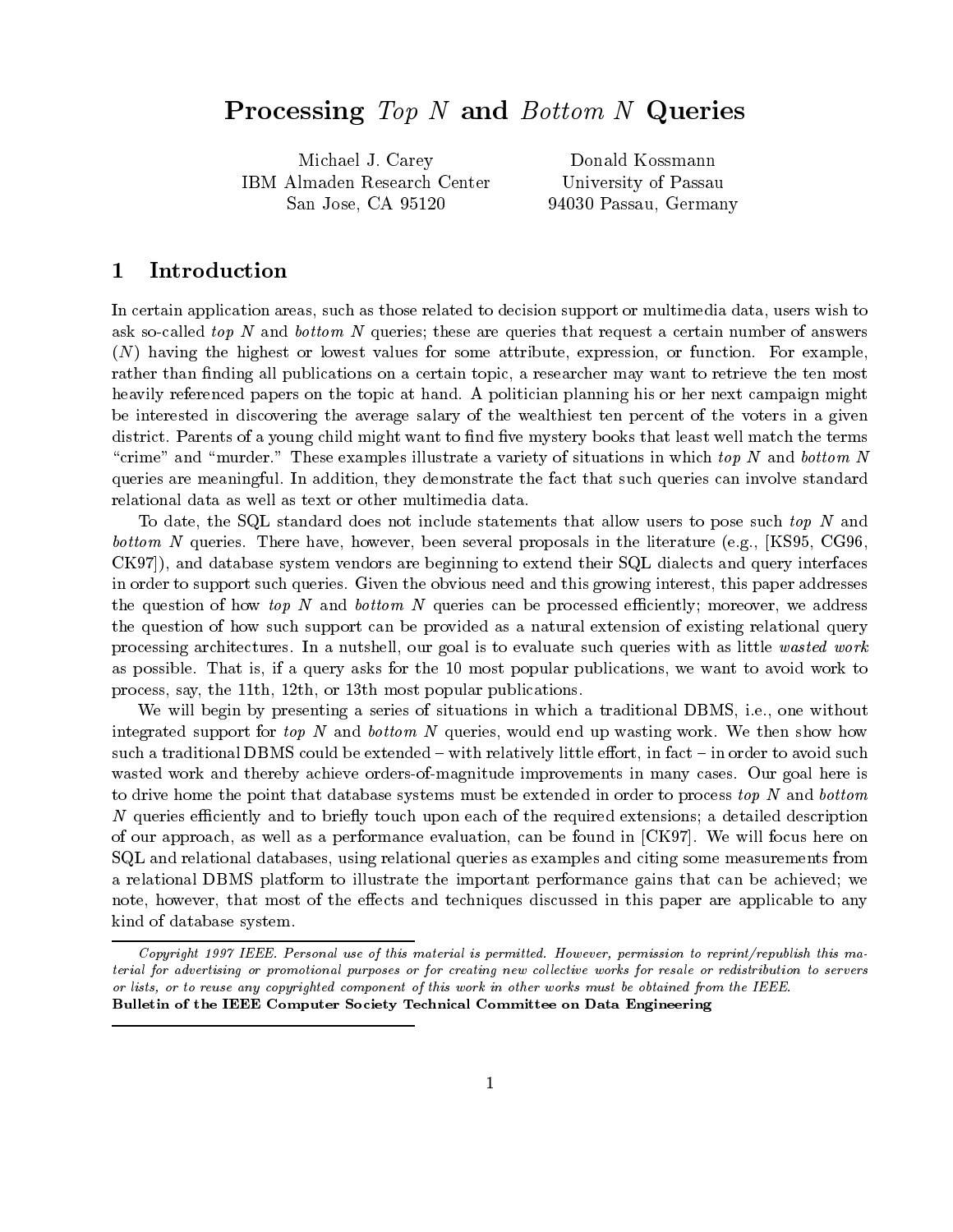# $\overline{2}$ Forms of Wasted Work

In this section- we discuss ve example queries that illustrate ways in which a traditional DBMSwhich does not have built in support for top I and bottom I queries- will end up wasting work. when faced with applications that require this type of query support. These queries illustrate different forms of wasted work that occur in a traditional DBMS We also explain how an enhanced system would be able to avoid the wasted worker in each case India and wasted measurements that we conclude that we c obtained system enhancement sure proposed systems communications using IBMs DB for Common Servers Common Servers DBMS product; the proposed enhancements were simulated by adding predicates to the test queries such that DB2 chose the same or equivalent plans that would be used by an enhanced system. The measurements clearly show that orders-of-magnitude performance improvements can be achieved by enhancing a DBMS with explicit support for top N and bottom N queries.<sup>1</sup>

To specify the example queries- we will use the syntax that we proposed in CK that is- the queries will be standard SQL queries with an additional (non-standard) STOP AFTER clause to specify the number of requested answers in the following-the following-the test database and the test database and the then discuss the five examples.

#### 2.1 The Test Database

- we will use the distribution of wasted workers with the simple work- a simple database that contains information mation about a companys employees- departments- and employees travel expense accounts TEAs Specically- the database will consist of the following three tables

emperature in the salary-salary-salary-salary-salary-salary-salary-salary-salary-salary-salary-salary-salary-s dept. In the function-budget-budget-budget-budget-budget-budget-budget-budget-budget-budget-budget-budget-budg TEACCOUNTS IN THE RESIDENCE OF THE RESIDENCE OF THE RESIDENCE OF THE RESIDENCE OF THE RESIDENCE OF THE RESIDENCE OF THE RESIDENCE OF THE RESIDENCE OF THE RESIDENCE OF THE RESIDENCE OF THE RESIDENCE OF THE RESIDENCE OF THE

Here- the underlined columns represent the primary keys of the tables- and the italicized columns represent foreign keys In addition to key and referential integrity constraints- we assume that the database has constraints to enforce the fact that every employee works in some department and that every employee has a travel employee account in-cycle is the there are no is the are no interesting in the NOT addition to foreign at , there were the columns Emp-will and Emp-clinical Company

For our performance experiments- we generated synthetic Emp- Dept- and TEA tuples For the measurements cited here- the Emp- Dept- and TEA tables had - tuples of bytes each ieall three of these tables contained MB of data Furthermore- we generated clustered primary indexes on Emp-empId- Dept-dno- and TEA-accountNo- and unless the text says otherwise- there was a secondary and unclustered index available on Emp-salary in each experiment All of the indexes are B- trees- so they can be used in order to evaluate range and join predicates as well as reading data out of the corresponding tables in indexed-column order.

#### $2.2\,$ Example 1: Shipping Query Results

Our first example demonstrates the simplest form of wasted work. This form arises when the runtime system of the DBMS does not know how many tuples are desired by the application; in the absence of SQL support for top A or bottom N queries, the desired results-completely except will end up by closing a cursor early a cursos a cursos and application level Species and application level Species and example addresses the impact of a feature called row blocking - which is implemented in most commercial database systems in order to reduce the overhead of shipping query results from the DBMS back to an

Details of the experiments that produced the results that we cite here can be found in  $|\mathtt{CK94}|$ .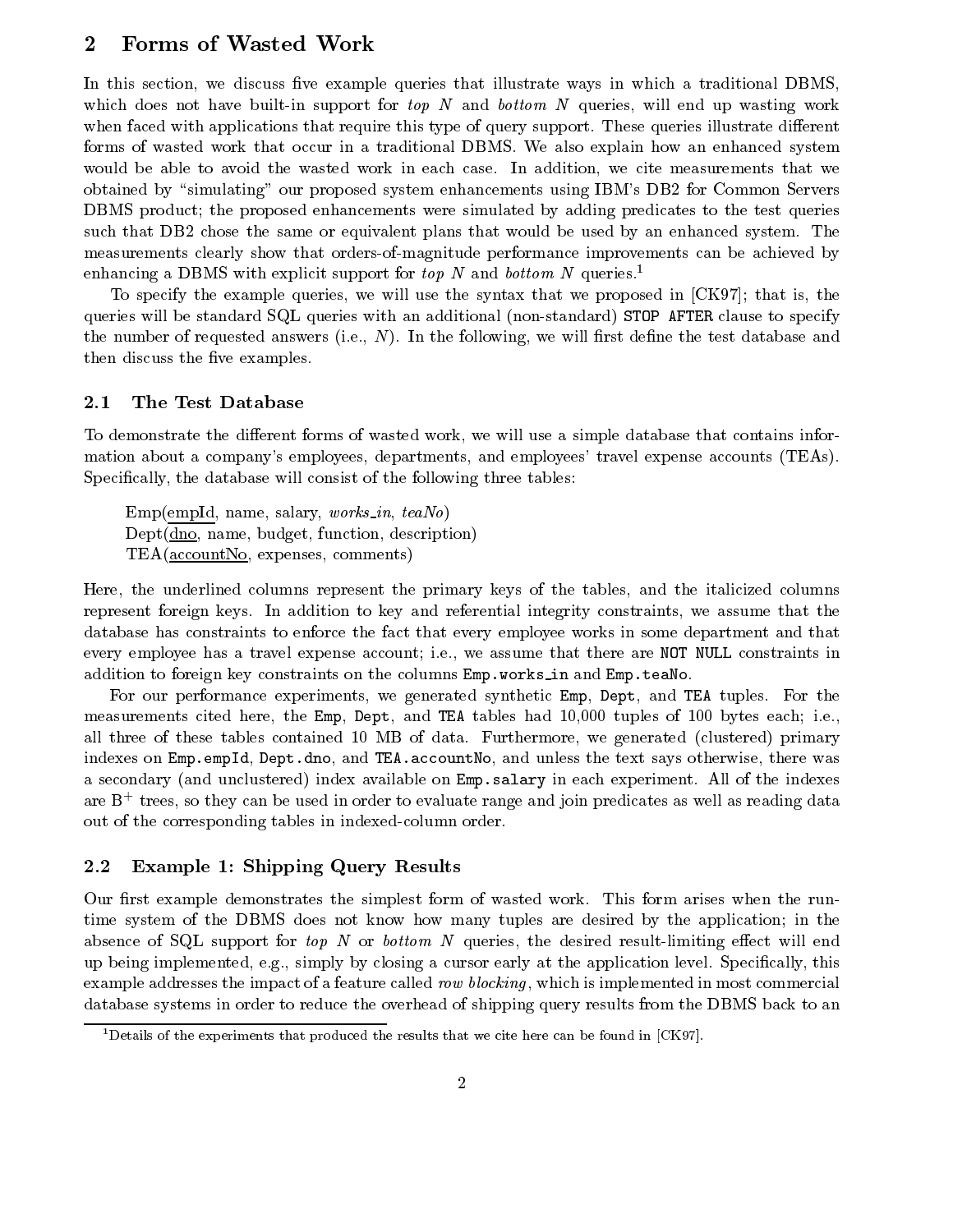application process Using row blocking- the DBMS allocates a certain number of buers for a given query. It fills these buffers with tuples of the query result and then ships the whole block of result tuples to the application process when the buffers become full. The application process reads the query results in a tuple in a time fashion using the two to go the status of the results of the rate interface of th block have been consumed by the application-by the more produces query results and ships the ships the ships t next block of result tuples to the application process

Row blocking is a simple yet important mechanism for efficient client-server query processing. The alternative- returning query results one tuple at a time- can become prohibitively expensive when a  $q$ uery result is large. For top IV and bottom IV  $q$ ueries, however, row blocking can be the cause of wasted work if the DBMS does not know the value of N and must therefore assume that the application will consume all of the tuples that satisfy a given query predicate. We will demonstrate this effect with the following example query- which asks for the rst one hundred tuples of the Emp table ie- for the Emps with the smallest  $id$  values):

SELECT  $\ast$ FROM Emp e ORDER BY e.id STOP AFTER

If the DBMSs result buers have room for tuples- a traditional DBMS would respond to this query by producing the rst Emps using the primary index on Emp-id and shipping them to the application process In contrast- an enhanced DBMS would know that the application only wants tuples- and it would therefore only produce Emp tuples and send them as a block to the application process In our experiments, the enhanced approach outperformed the traditional approach approach and the tradition of four in this case

| Traditional | Enhanced |
|-------------|----------|
| 0.285s      | 0.075s   |

Two forms of wasted work are causing this performance difference – the traditional DBMS fetches too many tuples out of the Emp table- and it ships too much data back to the application process- both of which are unnecessary costs from the applications perspective Obviously- the advantages of the enhanced approach become even more pronounced in this example when fewer tuples are requested by the application; the same is true of the other examples presented in this section as well.

#### 2.3 Example 2: Access Path Selection

The second example demonstrates a basic reason why the query optimizer of a database system needs to know the value of N when optimizing a top N or bottom N query. The query in this example asks for the  $100$  best paid Emps:

SELECT FROM Emp e ORDER BY e.salary DESC STOP AFTER

Assuming that there is a nonclustered index on Emp-salary- the best way to execute this query would be to use this index to find the 100 best paid Emps and then fetch them from the Emp table. United that the knowledge that  $\mathbb{E}[X]$  are being are being requested in the compact  $\mathbb{E}[X]$ Emps must be returned in salary order- a traditional query optimizer would choose a dierent plan it would choose a plan with a table scan followed by a sort operator- as the use of an unclustered index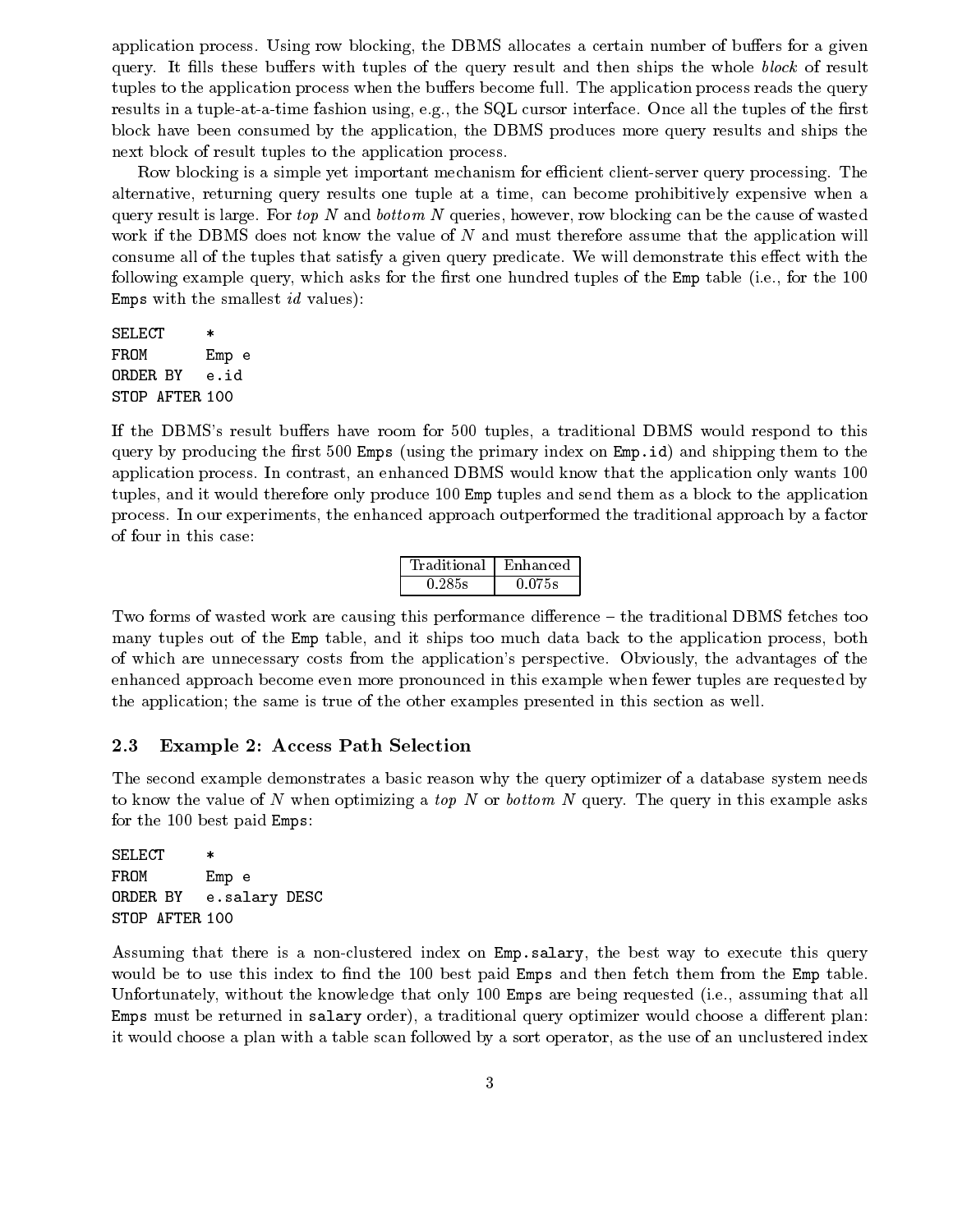where  $\mathbf{r}$  is the whole Empire seeks if the whole Emp table with - tuples if the whole Emp table with - tuples is the whole Emp table with - tuples is the whole Emp table with - tuples is the whole Emp table with - tu assumed to be read Our example-induced that-displayer in this example-induced that-displayer in the stopenhanced optimizer in the stopenhanced optimizer in the stopenhanced query optimizer in the stopenhanced optimizer in would outperform a traditional optimizer by over two orders of magnitude

| Traditional | Enhanced |
|-------------|----------|
| 15 633s     | 0.076s   |

#### $2.4$ Example 3: Cost of Sorting

The third example shows that an enhanced database system requires new- specialized query operators in order to process certain kinds of top N and bottom N queries efficiently. Let us reconsider the query from the previous subsection- which asked for the best paid Emps Let us now assume that there is no index available on Emp-salary A traditional system would again execute this query with a better to not to a better and sort only the sort of and sort on and sort only the sort of the paid Emps is to build a priority heap in main memory [Knu 73]. The first 100 Emps would be inserted into that priority moving and the institution of the inspected to see if it has the second moving that the inspected that the tuple would be interpreted in the tuple would be interested into the function  $\mu$  replacing the current current bottom Emp of the heap if not- the tuple would simply be discarded because it cannot possibly be part of the requested query result Our experiments showed that this stopenhanced approach to executing this example query outperforms the traditional approach by a factor of three because it avoids the wasted work of sorting (many) tuples which are not part of the desired query result:

| Traditional | Enhanced    |
|-------------|-------------|
| 15 633s     | $-5.77$ $-$ |

#### $2.5\,$ Example 4: Pipelined Join Methods

The fourth example again demonstrates a potential improvement that can be achieved by enhancing the query optimizer of a traditional DBMS. This example shows that many top  $N$  and bottom  $N$  queries are best executed using a pipelinear query planny-specifically-this example shows that a nestedloop industryjoin can be a very efficient method to evaluate a multi-table top N and bottom N query. The following example query requests the employee and department information for the 100 best paid Emps:

```
SELECT *
FROM Emp e, Dept d
ORDER BY
         e.salary DESC
STOP AFTER
```
if it are the optimizer of a traditional system of a traditional system, which is oblivious to the desire result cardinality- would likely choose a sortmerge or hybridhash join in order to evaluate this query In contrast- an enhanced system would most likely generate a plan in which the Emp tuples are produced in order using the Emp-salary index if there is one- or a sortbased operator if not and then join one Emp tuple with the Dept table at a time using the index nested-loops method until  $100$  Emp tuples have qualified. Our experiments show that such an enhanced system would outperform a traditional system by two orders of magnitude in this case if there is an index available on Emp-salary

| Traditional | Enhanced |
|-------------|----------|
| 80.716s     | 0.195s   |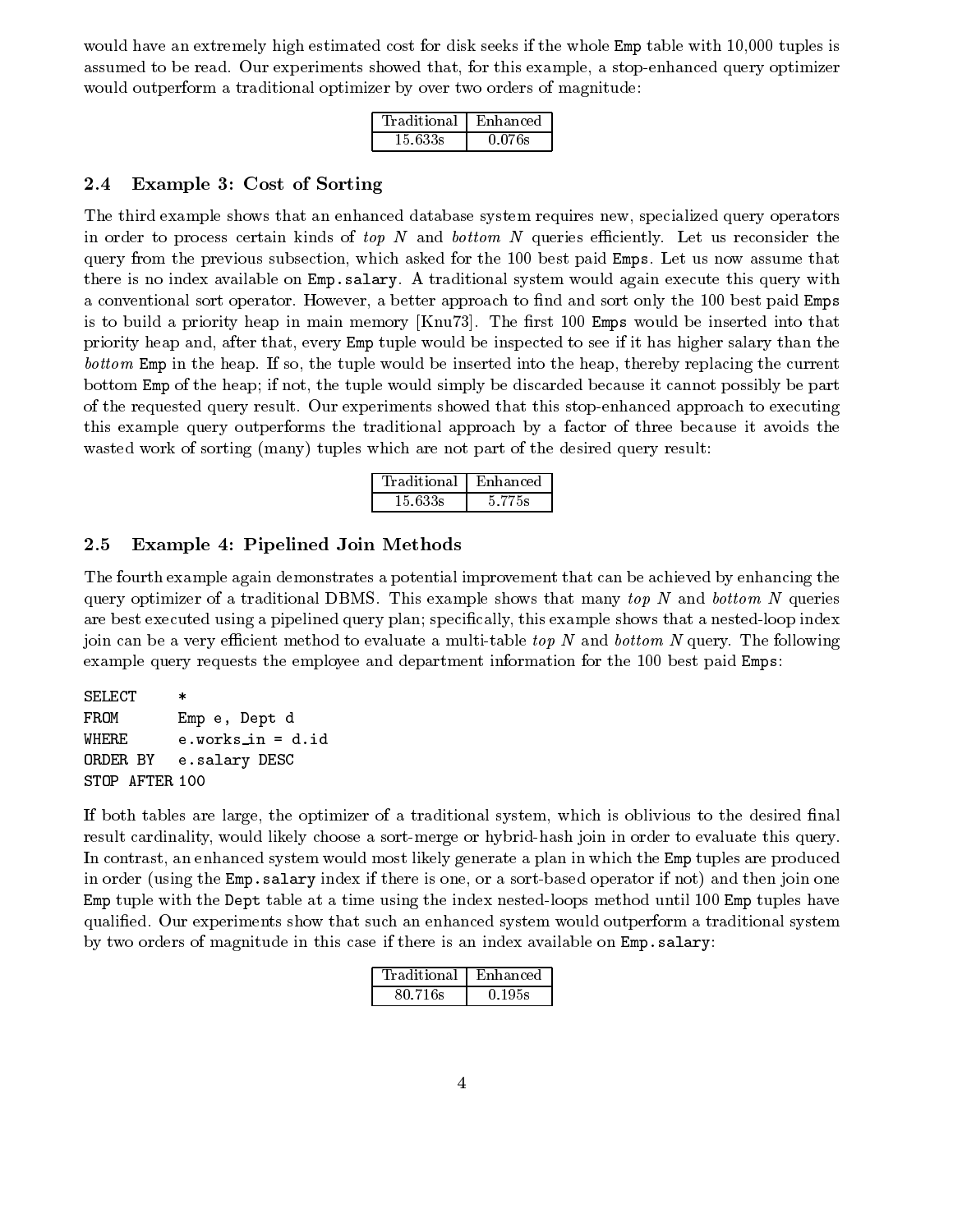#### Example 5: Join Queries With No Good Pipelined Plan  $2.6\,$

For some top <sup>N</sup> and bottom <sup>N</sup> queries- no good pipelined query plan exists Examples include queries with large N- where an index nestedloop join becomes too expensive for producing all <sup>N</sup> results Another example is a multi-way join query where not all joins should be carried out in a pipelined fashion- eg- because of excessive mainmemory consumption- or because the query optimizer chooses a joint corder with a bushy query planet and the collections, it is important to reduce the cardinality of intermediate results as early as possible in order to reduce the cost of subsequent expensive (e.g., join operators This is illustrated by the following example- which requests the department and travel expense information for the 100 highest paid employees:

SELECT  $\ast$ FROM Emp e, Dept d, TEA t WHERE it is a second to a second the second term in the second term in the second term in the second term in the second term in the second term in the second term in the second term in the second term in the second term in the s ORDER BY e-salary DESC STOP AFTER 100

Given the facts (implied by the database's integrity constraints) that every Emp works in a department and a travel account-the to execute this variable this to execute the second paid  $\sim$  to identify the  $\sim$ first and then carry out the joins in order to find out the department and travel information for only these system-distributional system-distribution and probably carry out the joins rst-file and joins rst-file and probably carry out the joins rst-file and probably carry out the joins rst-file and probably carry out the jo the whole Emp table- identifying the best paid Emps with their Dept and TEA information only at the end in the application programmation programments showed that any experiments showed that a traditional co system would be outperformed by an order of magnitude by a stop-enhanced system in this example:

| Traditional | Enhanced |
|-------------|----------|
| $+28.307s$  | 6.381s   |

# $\bf{3}$ Extending <sup>a</sup> DBMS

In this section- we will describe how a traditional relational DBMS can be extended to provide good performance for all five of the examples from the previous section. Our approach is to use existing components as much as possible to process  $\omega p$  iv and  $\omega \omega m$  iv queries, only adding new stop-specific code when absolutely absolutely and moderate-independent changes are moderate-independently to possible to the implement and integrate the changes with a modest amount of effort; the handling of regular queries ie- nontopbottom queries is unchanged After describing our approach- we will briey discuss how some degree of support for top N and bottom N queries has recently been integrated into certain commercial database systems

#### 3.1 Our Approach

In the following- we list and briey sketch out the changes that we propose in order to extend a traditional (relational) DBMS to handle top  $N$  and bottom  $N$  queries. A much more detailed description of these extensions and their impact can be found in  $[CK97]$ .

**SQL** and Parser and Parser As mentioned earlier-the syntax of SQL to include a STOP of SQL to include a STOP of SQL to include AFTER N clause as an optional suffix to SQL's SELECT statement; this allows users to express top N and  $b_{\rm 0}$  or  $b_{\rm 1}$  are  $b_{\rm 0}$  and  $c_{\rm 0}$  as  $c_{\rm 0}$  is a subtracted by the density of a subquery or a subquery or a ...., we allow a STOP AFTER clause and a corresponding order by clause to be used in the density of the density of substitute and  $\alpha$  is allowed furthermore, will allow for the number of answers requestion  $\alpha$  ,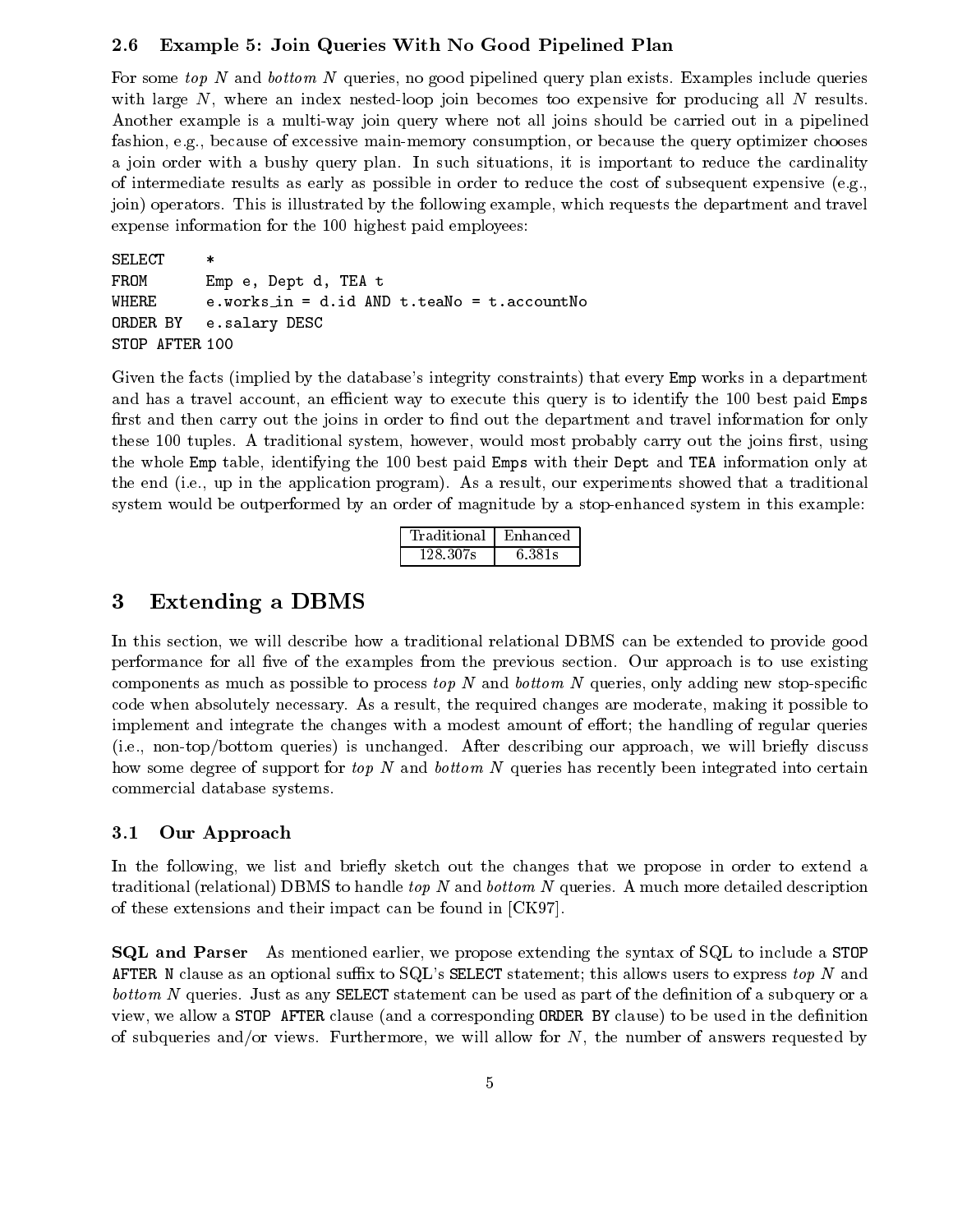the application- to be provided as an expression including support for complex expressions such as a scalar subquery). The addition of the STOP AFTER clause is sufficient to give the DBMS the cardinality information needed to avoid wasted work due to row blocking see the rst example of  $\mathbf{r}$ the DBMS then has a strict upper limit on the number of result tuples that can result from the query

 $S_{\rm tot}$  Operators The second extension we propose is the addition of a  $S_{\rm tot}$  operator to the repertoire of the DBMS's query execution engine. The Stop operator produces the top (or bottom)  $N$  tuples of its input streaming the strepping cardinality is plus a streaming the Street Complete Complete Complete Complete Complete Complete Complete Complete Complete Complete Complete Complete Complete Complete Complete Complete C operator serves to encapsulate the function of the STOP AFTER clause; the query execution plan for a top at least one Stop of the stop contains at least one position- In addition-  $\pi$  and  $\pi$  is a stop operatorthe implementation of the other existing operators- in the other existing operators- in the other existing operatorsdoes not need to be changed at all

— such as in group operators- the sort- operators- in the stop operator can be implemented as the stop operator of the Stop operator can be implemented as the stop operator of the Stop operator of the Stop operator of the in any of several different ways. If the input of the Stop operator is already ordered according to its sorting expression-procession-simply return the Stop operator will simply return the rate of its input and the signals and is the input is not ordered-ordered-input is not one of the stop operator can be a stop of  $\sim$ implemented using a priority health as described in Section 2019, if the input is not ordered-using the increasing  $\sim$ <sup>N</sup> is very large- the Stop operator can be implemented using a conventional external sort algorithm that discards the remaining data after identifying the first  $N$  results.

Ivew Optimization Rules and Modified Fruning for Stop Operator Fracement  $\sim$  Fo correctly enumerate plans with Stop operators- the query optimizer must be extended This extension is quite easy to implement in modern optimizers- as modern optimizers are rulebased the enumeration of plans with Stop operators can be arranged by adding new rules related to Stop operators to the optimizer GD- Loh Note that it is important to enumerate all possible plans with Stop operators during cost-based query optimization because Stop operators influence the cost of other operators and, as a result-y to impact out by the optimizer costs continued decisions carried out by the out by the optimizer ordering- choice of join methods- and access path selection

In addition to dening new rules to enumerate alternative plans with Stop operators- the pruning condition of a query optimizer that is based on dynamic programming needs to be changed It is- for example- possible for a subplan with a Stop operator and a higher cost than a corresponding subplan without a Stop operator to end up being a building block for the best overall plan for the whole query. This situation can arise because Stop operators have a nonnegligible cost- and the quality of a subplan with a Stop operator can only be seen for sure upon considering operators that come later in the query plan; this is because such operators benefit from the fact that the Stop operator yields a smaller intermediate query result. The optimizer therefore cannot safely prune a plan with one or more Stop operators in favor of another (otherwise equivalent) query plan without a Stop operator.

 $S$ top Operator I lacement  $S$  New rules and a modified pruning condition will ensure that all possible plans with Stop operators are enumerated and that no query plans with Stop operators are pruned prematurely Of course-1 we also need to decide where Stop operators are to be placed in a quest, planner as shown in the finite contemple of Section - possible as early as a possible in a stop possible in an early as query plan so that the cost of subsequent operators will be reduced On the other hand- Stop operators should ideally only be placed at paper points- itel at points- in a query plan where the placement can a never cause tuples to be discarded that may end up being needed in order to generate the requested A tuples of the query result Thus, the goal is to him the called the early place for a DVOP Operator in a stop query plan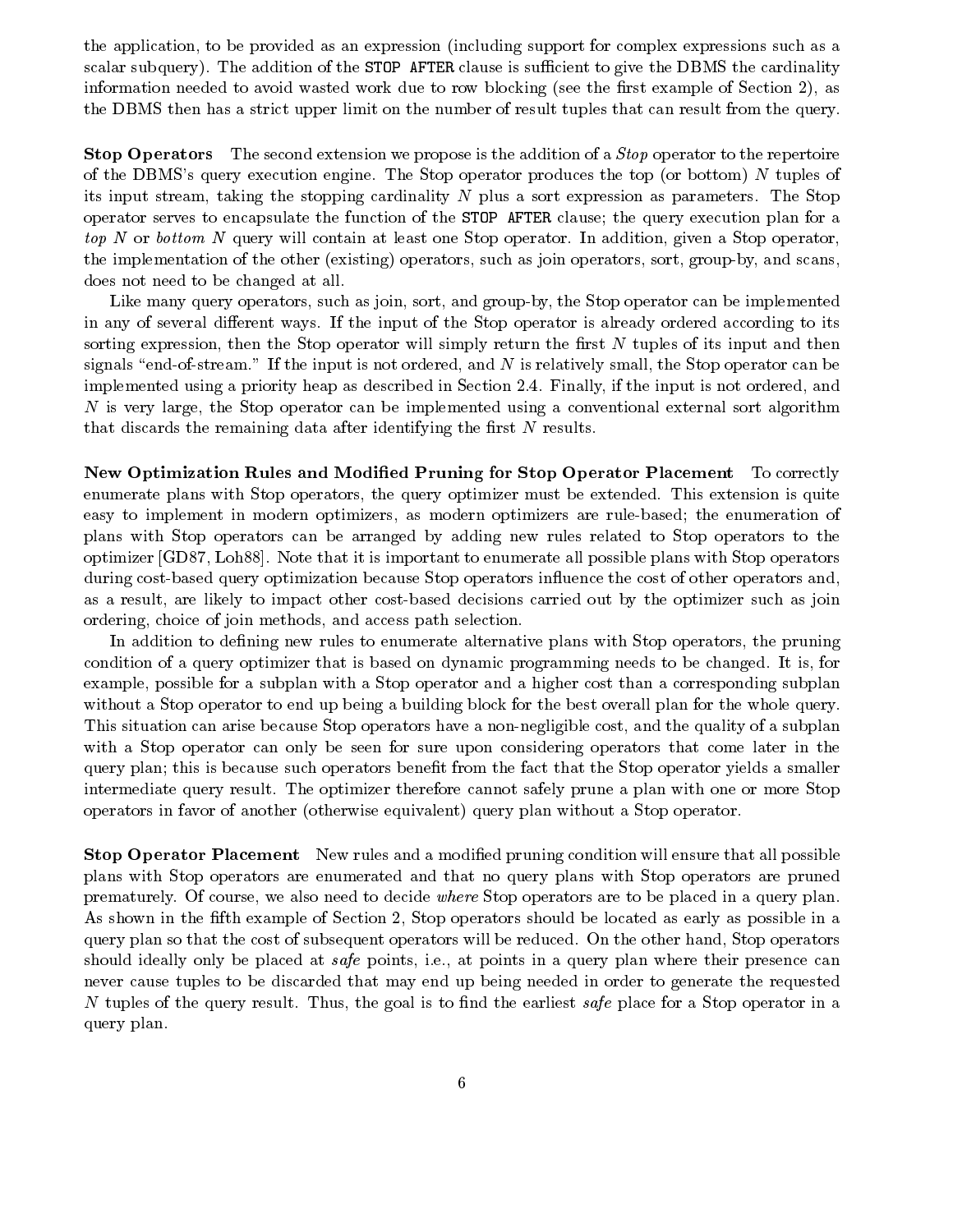Safe places for Stop operators in a query plan can be found by inspecting the database's integrity constraints together with the given querys predicates ie- the querys WHERE clause For the EmpletTea query of Section - for Section - for example-state and state and state and state and state and s Emp-Dept and Emp-TEA joins was safe because the referential and NOT NULL integrity constraints on Emp-works in and Emp-teaNo guarantee that every Emp tuple will satisfy both join predicates con sequence, they ensure that  $\{m\}$  is at least  $\{m\}$  . The produced from  $\{m\}$  the produced from  $\{m\}$ best paid Emps Now consider a dierent example- where the user asks for the Dept and TEA informa tion for the best paid Emps that work in a stop operator in a stop operator in a stop operator in this casecould safely be placed below the EmpTEA join-the EmpTEA join-the placed below the placed below the placed below the placed below the Howeverthe Emp-Dept join unless there is an integrity constraint that guarantees that every department is a research department because-the in general-department will survive a join will survive a join with only the res Dept tuples).

an care in the case studied whose construction week operator placement techniques the correct the second theore techniques can be applied even if there are no appropriate integrity constraints They would- for instance- allow the placement of a Stop operator below the EmpDept join in the nd the best paid Emps that work in a research department example discussed above In this case- the optimizer will estimate the number of tuples that should be filtered out by the (unsafe) Stop operator by considering cardinality and selectivity estimates and working backwards from the desired overall result cardinality For example- if every other Emp works in a research department- the unsafe Stop operator will be instructed to stop after returning the  $200$  best paid Emps; these  $200$  tuples would be expected to include the requested result tuples Of course- cardinality estimates can easily be too high or too low- so that precautions must be taken to deal with such imprecise cardinality estimates To deal with cardinality estimates that are too high-dimensionality estimates the plan in order that the plan in order the p to make sure that no more than 100 query results are produced; to deal with overly low cardinality estimates the plane must sometime in order the must some to produce the produce the missing tuples of the missi which were discarded by the unsafe Stop operator

and is a studied that the tradeositic and allows use the tradeositic strategies with all of the tradeositic st we saw that it is indeed to the some cases of the stop of the stop of the stop of  $\alpha$  operators  $\alpha$  is the state  $\alpha$ cardinality estimates are imprecisely moved that excessive restarts due to case and cases- cases are to control overly low estimates hurt performance dramatically in extreme cases- the performance of the enhanced system with unsafe Stop operators even dropped below the performance of a traditional system with no support for top It and bottom It specific In contrast, with contrast- in the vector  $\mathcal{A}$  and  $\mathcal{A}$  support  $\mathcal{A}$ operator placement can never be outperformed by a traditional system

#### $3.2$ Support in Current Database Systems

As stated in the introduction- several database vendors have recently added features that provide some degree of support for top and bottom queries Unfortunately- none has published information how they have implemented those features Thus- here we will discuss only the current version of DB for Common Servers Version - as this is the only system that we were able to learn about and experiment with for the examples presented in Section 2.<sup>2</sup>

DB2 allows users to specify that they want the first  $N$  answers of a query quickly via an OPTIMIZE FOR N ROWS clause that can be given as an optional suffix for SELECT queries. The presence of an  $\mathbf{r} = \mathbf{r} = \mathbf{r} = \mathbf{r} = \mathbf{r}$ value of <sup>N</sup> to the runtime system of DB so that DB can adjust its row blocking as a result- DB can do well on the first example of Section 2 if the query is given as an OPTIMIZE FOR 100 ROWS query.

<sup>-</sup>from comments in the manuals, it seems that Oracle Thas followed an approach similar to that of DB2  $\vert$ ABF  $\vert$  92).